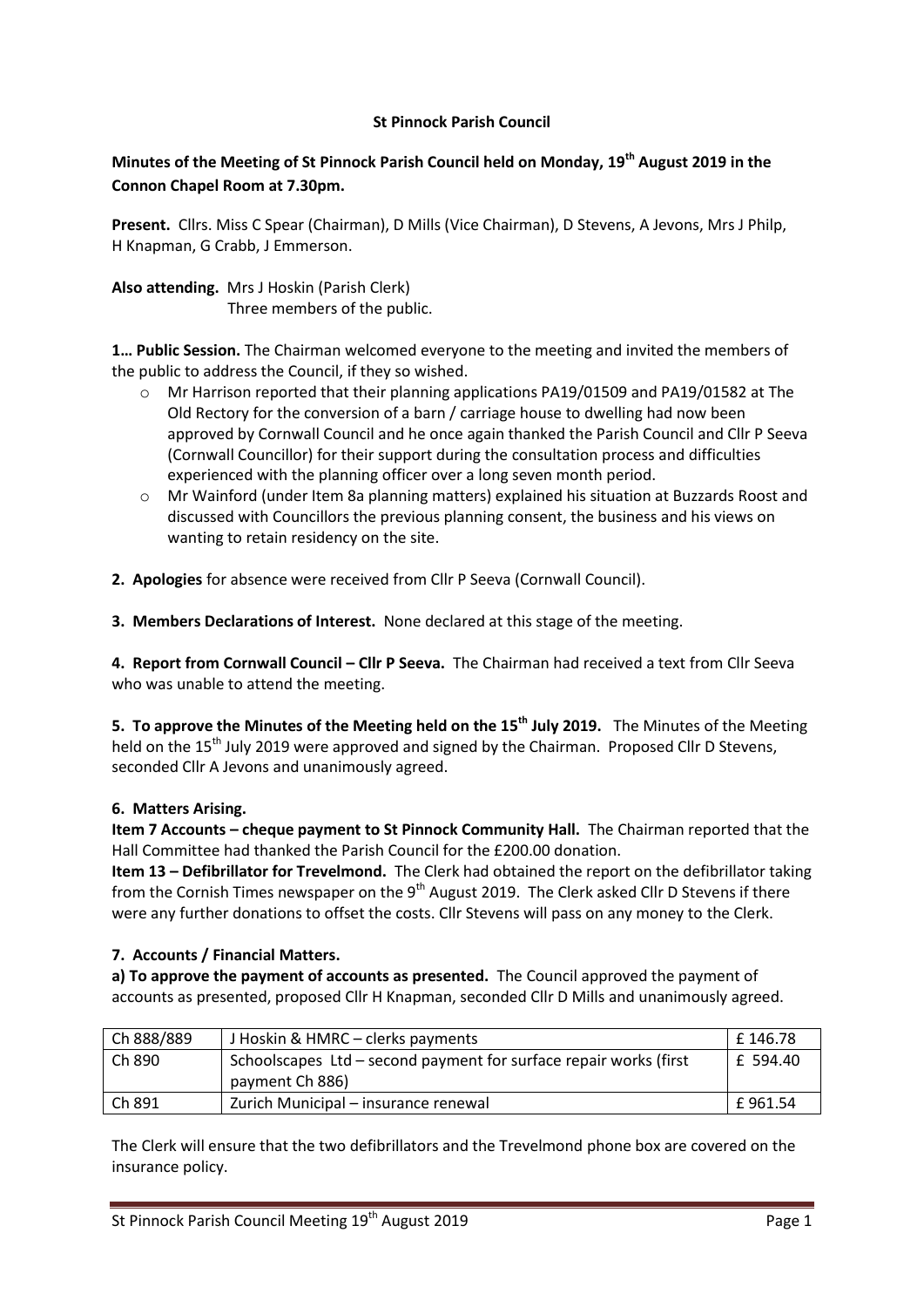# **8. Planning Applications.**

**a)** No applications received at the date of the agenda.

Cllr A Jevons and unanimously agreed.

## **Planning Matters:-**

- **a) PA19/04888 Mr N Wainford, Buzzards Roost, St Keyne – Retention of log cabin to provide permanent accommodation in association with existing equine business. The Parish Council raised their objections to this application at the last meeting. To receive a report from Councillors following a site meeting and decide if further comments should be submitted to the Cornwall Council Planning Department.**  Mr Wainford addressed the Council (recorded under item 1 of this meeting). Cllrs. D Mills, Mrs J Philp and H Knapman had visited the site at the request of Mr Wainford. The Council felt that the situation of the business and the site had not changed and suggested that Mr Wainford submits supporting evidence and information to the planning officer to justify the need for the retention of the log cabin; proposed Cllr D Mills, seconded
- b) **PA19/04486 Mr F Tamblyn, Gelly Meadow, East Taphouse – Proposed conversion of outbuilding to dwelling. The Parish Council raised their objections to this application at the June 2019 meeting. To consider the comments from the Cornwall Council Planning Officer who is minded to recommend the application for approval; and given this information, to resolve as to whether or not the views of the Parish Council should change or remain as submitted**. The Council agreed to repeat their previous comments and did not support this application; and ask that the planning officers looks at similar applications within the area that Cornwall Council have refused. Proposed Cllr D Mills, seconded Cllr Mrs J Philp and agreed by the majority. Cllrs. G Crabb and H Knapman did not support this decision.
- c) **PA19/01546/PREAPP** T Davies & A Slater, land South of Rosevale, East Taphouse Preapplications advice – for change of use of land from amenity land to fully residential, widening of entrance, erection of single storey wooden lodge with fenced garden and siting of caravan while work is being done. To note the pre-app advice given by the Cornwall Council Planning Officer. For information only.
- **d) PA19/06475** Lower Bodrane Farm, Herodsfoot **–** Change of use from agricultural to dwelling house. Cllr D Mills notified the meeting of this application for prior approval. Cllr A Jevons questioned the permitted development rights and why the Parish Council were not informed of such applications.

**9. Playing Field, East Taphouse – update on the surface repair works / additional costs.** Cllr D Mills reported that the field was looking good. Cllr G Crabb suggested that the boundary be defined in relation to the perimeter fence. The Clerk will research the details on the original plan.

**10. Neighbourhood Plan – to approve the wording of the document to be used to obtain feedback from parishioners on a Neighbourhood Plan. Councillors to report on any information received.** Cllr D Mills reported on the work in progress. Item deferred. It was noted that information should be available to publish in the December issue of the Posthorn Parish Magazine. The Chairman had obtained a copy of the Lanreath Neighbourhood Plan.

The Clerk asked Councillors to consider the details of both a Neighbourhood Plan and the Development Boundary option.